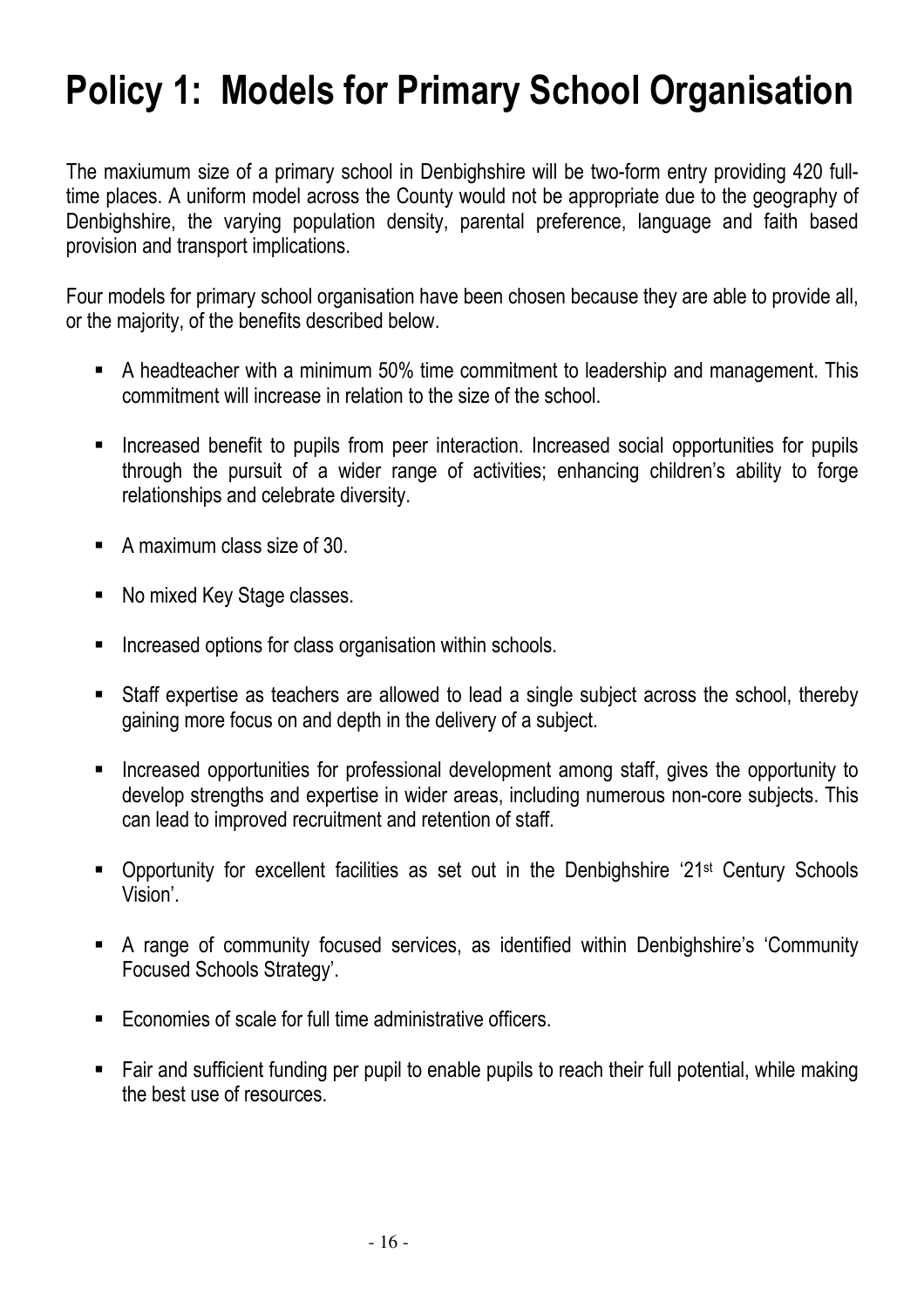Future primary school provision within Denbighshire will follow one of the four models described below.

### The four models are:

- **a)** 2 Form Entry primary school providing a maximum of 420 full-time places (maximum 60 pupils per year group).
- **b)** 1 Form Entry primary school providing a maximum of 210 full-time places (maximum 30 pupils per year group).
- **c)** ½ Form Entry primary school providing a maximum of 105 full-time places (maximum 15 pupils per year group).
- **d)** Federated schools in accordance with Denbighshire's 'Federated Schools Model'.

During an area review, schools that do not currently meet the minimum requirement of 80 full-time places for model c (½ Form Entry primary school with 25% surplus places) may be considered for the formation of a federated school or an area school.

Area schools would be formed in accordance with Denbighshire's 'Area Schools Model' to meet the criteria set out in models a, b or c.

However, changes to school provision will only be carried out if the review process identifies that the outcome of the change would result in equal or improved educational experience for pupils within the schools affected.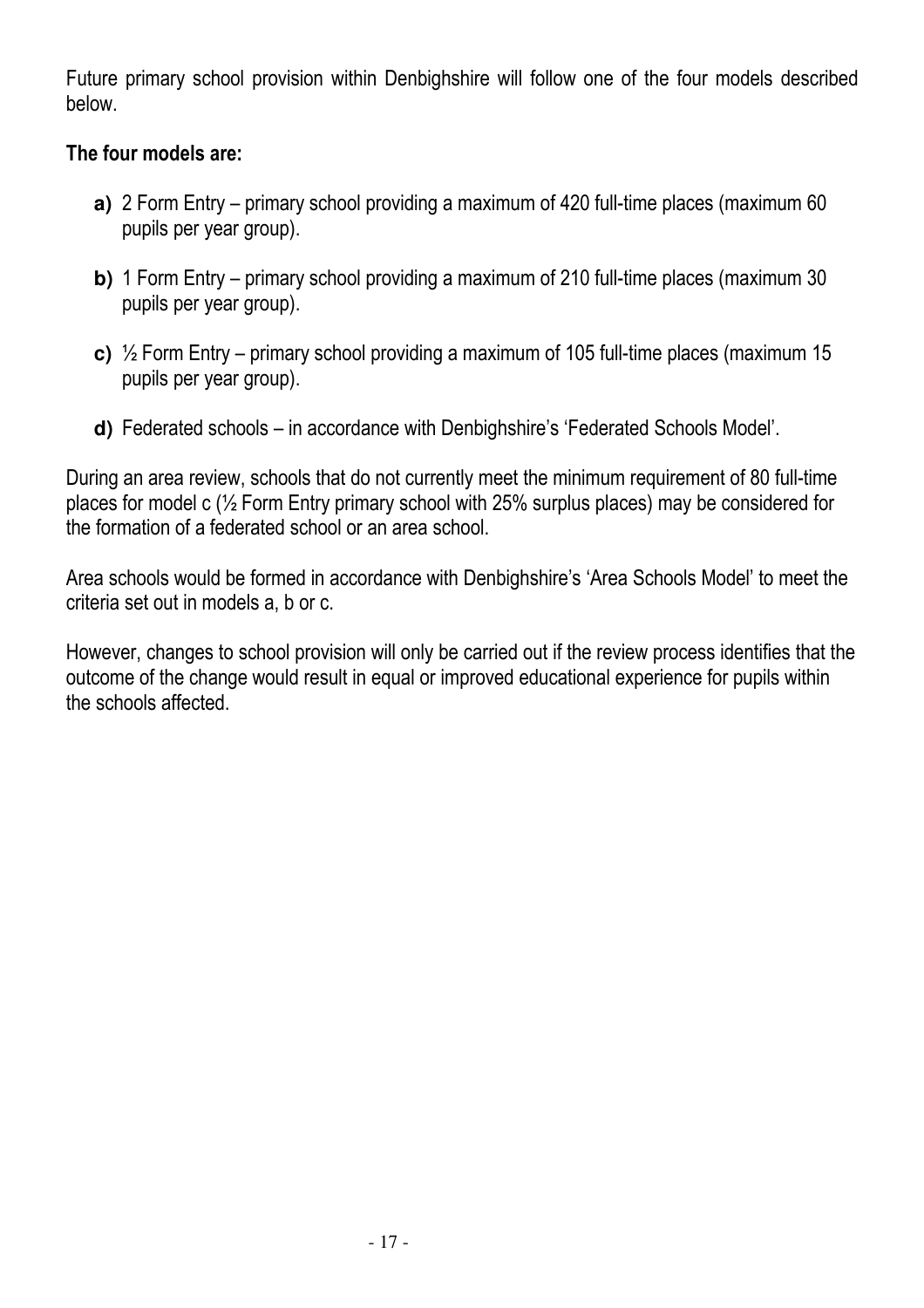# Large Primary Schools

The Council's preferred model for large primary schools is a two-form entry primary school, providing 420 places (excluding nursery).

There is recognition that where schools are above this threshold, it is often due to the popularity of the schools and the demand from increased housing development within an area. However the authority believes that where possible, it is within the best interest of pupils for these schools to be gradually reduced in size. The maximum size of primary schools within the county will be a two-form entry primary school.

As a result, it is essential that any school above this threshold be considered within the wider context of the area it serves.

### Where schools have more than 420 pupils on roll for three years in succession:

### Phase One

The Council will conduct an area review, taking into consideration all neighbouring schools that may be impacted upon by any reduction in the number of pupils enrolled at the school.

Surplus capacity within the area will be identified through the review. A decision will then be made as to whether sufficient surplus capacity exists within the area, or if consideration needs to be given to the building of a new school, or extending an existing school.

### Phase Two

A clear strategy for reducing the size of the school will be agreed and adopted. The strategy will ensure that the school does not face a sudden, detrimental drop in pupil numbers.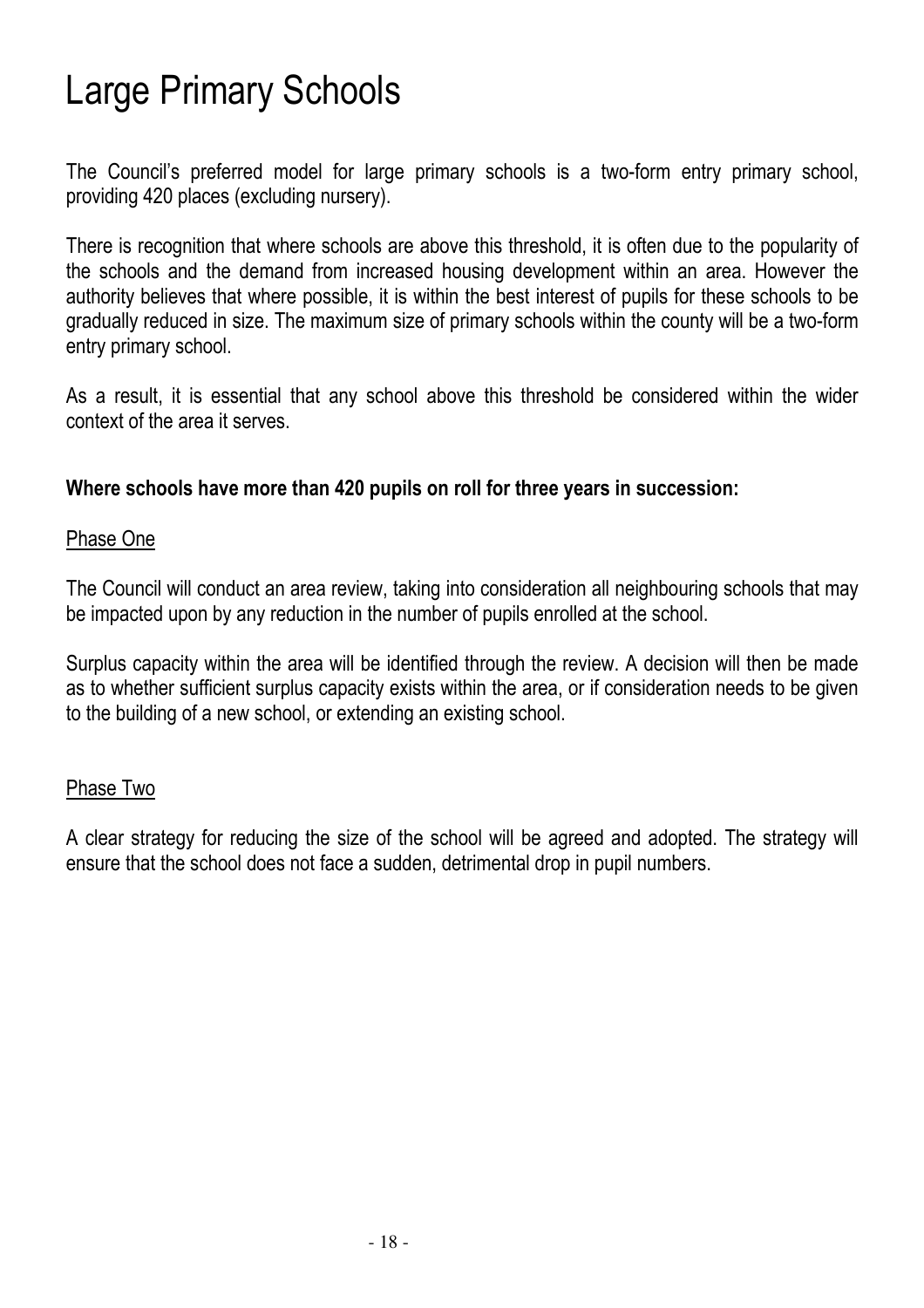# Small Primary Schools / Sites

There is a need to ensure that all schools and school sites are able to provide children with the widest possible opportunities.

As a result the local authority must consider the educational challenges faced by small schools or sites, including (Estyn – Small Primary Schools in Wales, 2003):

- **Teaching mixed age classes containing more than 2 or 3 age groups;**
- The restricted size of peer groups and sufficiency of challenge;
- **EXECUTE:** Limited opportunities for social interaction;
- **Difficulties with recruitment and retention of staff;**
- **Excessive burdens on staff:**
- **Increased expertise required to support pupils with special educational needs.**

To minimise the effects of these challenges schools need sufficient pupil numbers on roll within each Key Stage.

Where the number of full-time pupils on roll at specific school or school site falls below 15 pupils in Key Stage 1 and/or 20 pupils in Key Stage 2 for three years in succession; the authority reserves the right to review the school or site within the context of the area.

Any review would have to take into consideration the availability of sufficient places within an alternative school or site that could provide an equal or improved educational experience for pupils within the schools affected.

Where a review determines that a school is to be closed, statutory notices would need to be published in order to close any primary school including those within a federation.

Statutory notices would not be required when closing a specific site within a primary school.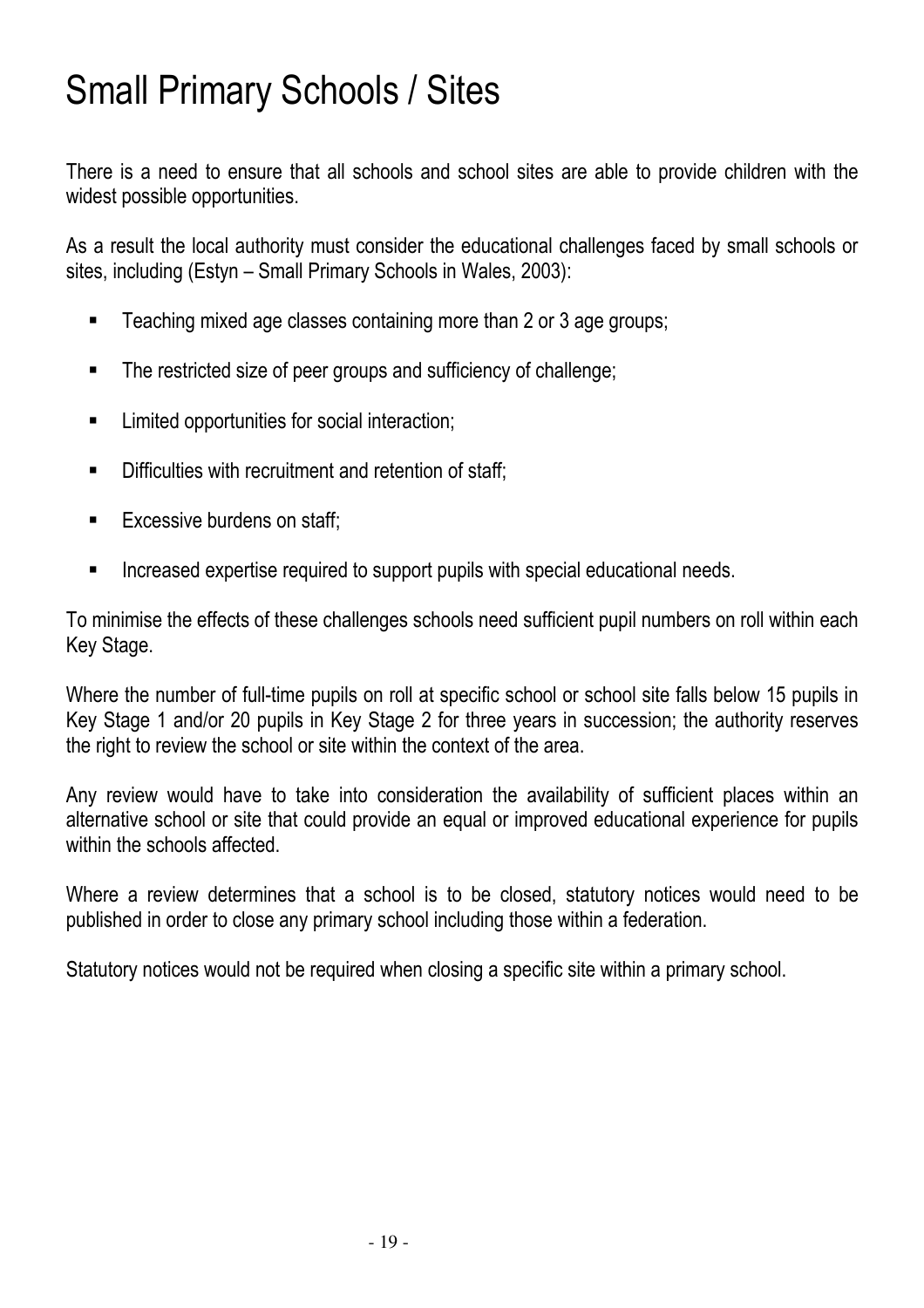## Federated Schools

The ability to federate under a single governing body could be of particular benefit to small schools or schools in more isolated rural areas, opening up opportunities to share management and governing body responsibility and curriculum expertise, while retaining the separate identities of the schools involved.

This model will be possible once regulations are made in Wales. The Regulations (due to come into force in the spring of 2009) will include provision for forming, joining, or leaving a federation; the constitution and membership of a federated governing body, and how they conduct their business.

### Federation can provide numerous benefits. These include:

- Opportunities for improved teaching and learning through increased specialism and range of expertise
- A structured way for schools to collaborate, learn from each other and share best practise
- A cost-effective and coherent curriculum, increasing the opportunity to fulfil individual pupils' needs and extending curriculum entitlement
- Models of good practice to improve teaching, learning and inclusion
- **EXEC** Capacity to have a senior and middle management team
- A stronger teaching team through the appointment of shared staff including specialist teachers, better training and wider career opportunities
- Better support and development opportunities for school governors
- Potential savings in planning, administration time and resources

### Setting up a Federation

The final decision to form a federation must come from the governing bodies of all the schools involved. Where schools refuse to consider the option of federating, the Council mayl look at alternative proposals for the area including the formation of area schools.

The process for setting up a federation will follow the Welsh Assembly Government guidance and regulations on the federation of maintained schools.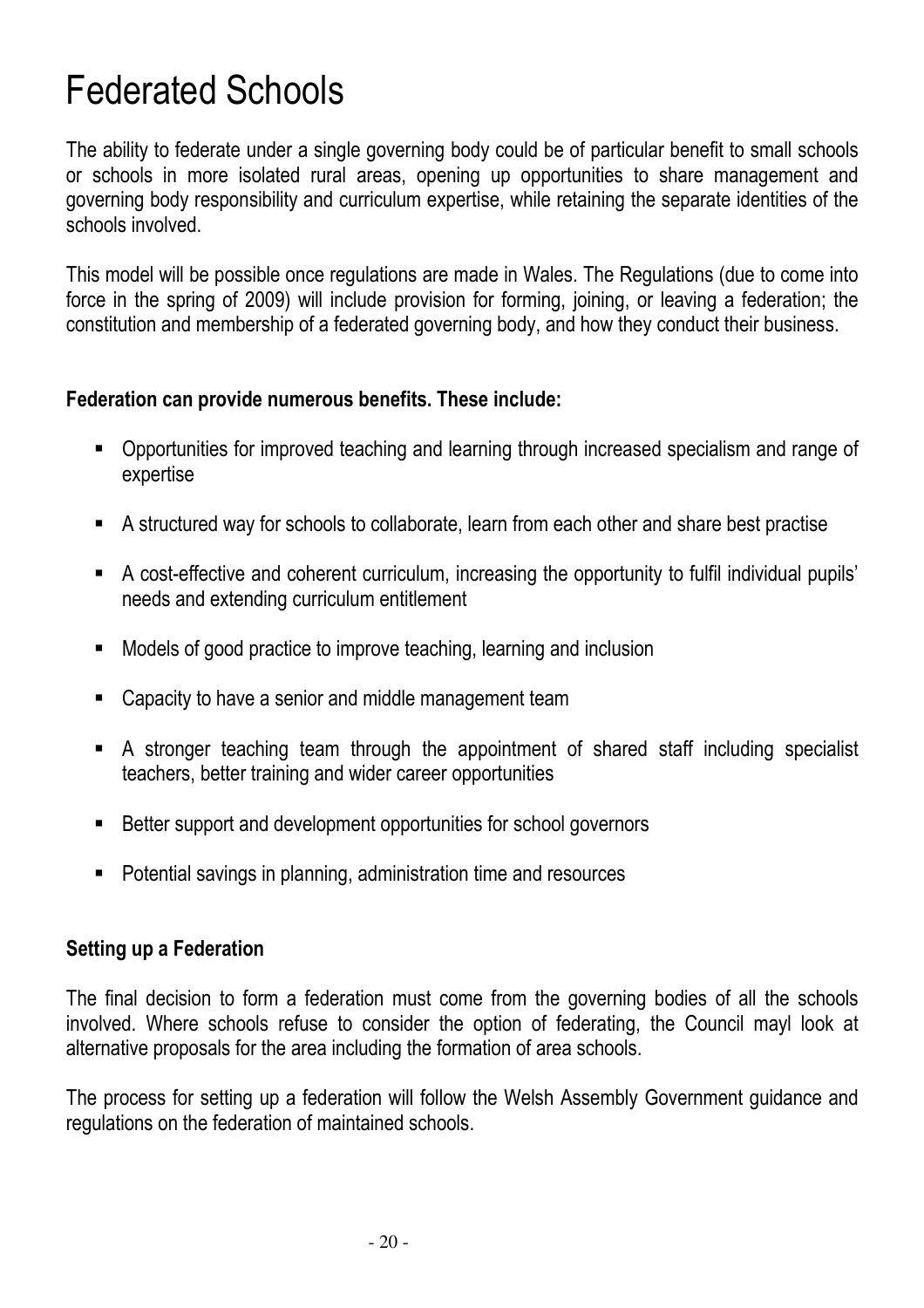## Consideration of language and faith provision

Particular consideration will be given to:

- The language denomination of the schools involved. Federation would not be put forward as an option if the federation would weaken Welsh language provision within the area.
- The faith denomination of the schools involved. Federation would not be put forward as an option if the federation would weaken faith provision within the area.
- Federation proposals would have to demonstrate that the current provision will still be maintained.

### How would a federated school operate within Denbighshire?

Every federation within the County will be different depending on the area being served. Specific details regarding the structure of the federation would be considered prior to formation. The final decision as to how a federated school operates will be down to the governing body of each individual federation.

Federations can be formed with schools from neighbouring authorities, and where these possibilities exist the Council will consult with the relevant local authorities.

Schools must be prepared to commit both time and resources to ensure that the federation is effective and sustainable. They will also need a commitment to raising standards and achievement in all of the schools in the federation and to continually improving progression for young people.